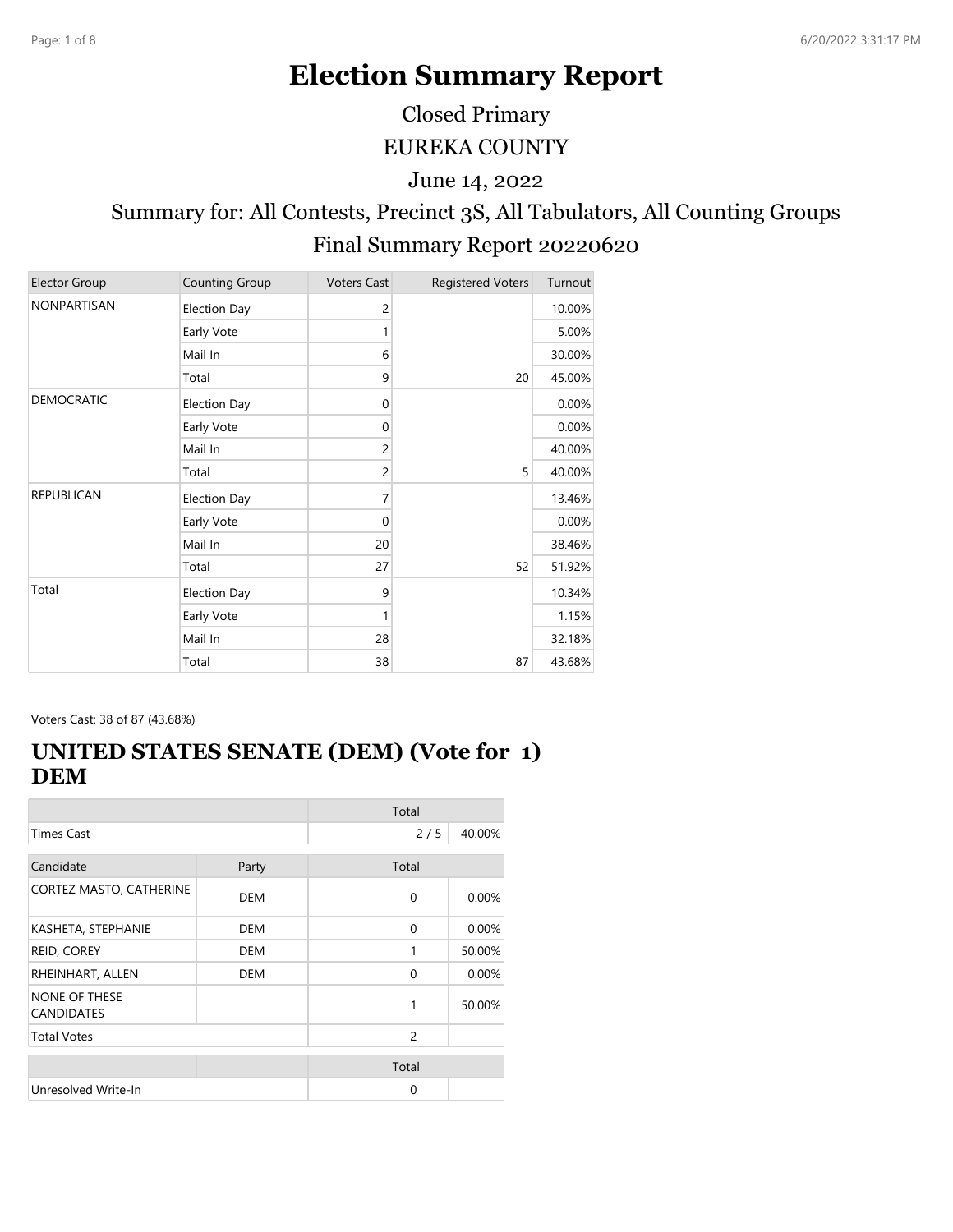#### **UNITED STATES SENATE (REP) (Vote for 1) REP**

|                                           |            | Total        |        |
|-------------------------------------------|------------|--------------|--------|
| <b>Times Cast</b>                         |            | 27/52        | 51.92% |
| Candidate                                 | Party      | Total        |        |
| <b>BROWN, SAM</b>                         | <b>REP</b> | 2            | 7.41%  |
| CONRAD, WILLIAM "BILL"                    | <b>REP</b> | 0            | 0.00%  |
| HOCKSTEDLER, WILLIAM<br>"BILL"            | <b>REP</b> | 0            | 0.00%  |
| LAXALT, ADAM PAUL                         | <b>REP</b> | 21           | 77.78% |
| MENDENHALL, SHARELLE                      | <b>REP</b> | 1            | 3.70%  |
| PERKINS, TYLER T.                         | <b>REP</b> | 1            | 3.70%  |
| POLIAK, CARLO                             | <b>REP</b> | $\Omega$     | 0.00%  |
| RODRIGUEZ, PAUL                           | <b>REP</b> | $\mathbf{1}$ | 3.70%  |
| <b>NONE OF THESE</b><br><b>CANDIDATES</b> |            | 1            | 3.70%  |
| <b>Total Votes</b>                        |            | 27           |        |
|                                           |            | Total        |        |
| Unresolved Write-In                       |            | 0            |        |

#### **UNITED STATES REPRESENTATIVE IN CONGRESS, DISTRICT 2 (DEM) (Vote for 1) DEM**

|                                      |            | Total    |         |
|--------------------------------------|------------|----------|---------|
| Times Cast                           |            | 2/5      | 40.00%  |
| Candidate                            | Party      | Total    |         |
| AFZAL, JOSEPH EDWARD                 | <b>DEM</b> | $\Omega$ | 0.00%   |
| DOUCETTE, MICHAEL                    | <b>DEM</b> | 1        | 100.00% |
| <b>GORMAN, GEROLD LEE</b>            | <b>DEM</b> | 0        | 0.00%   |
| HANIFAN, TIM                         | <b>DEM</b> | $\Omega$ | 0.00%   |
| HANSEN, BRIAN J.                     | <b>DEM</b> | $\Omega$ | 0.00%   |
| JOSHI, RAHUL A.                      | <b>DEM</b> | $\Omega$ | 0.00%   |
| KRAUSE, ELIZABETH<br><b>MERCEDES</b> | <b>DEM</b> | 0        | 0.00%   |
| <b>Total Votes</b>                   |            | 1        |         |
|                                      |            | Total    |         |
| Unresolved Write-In                  |            | 0        |         |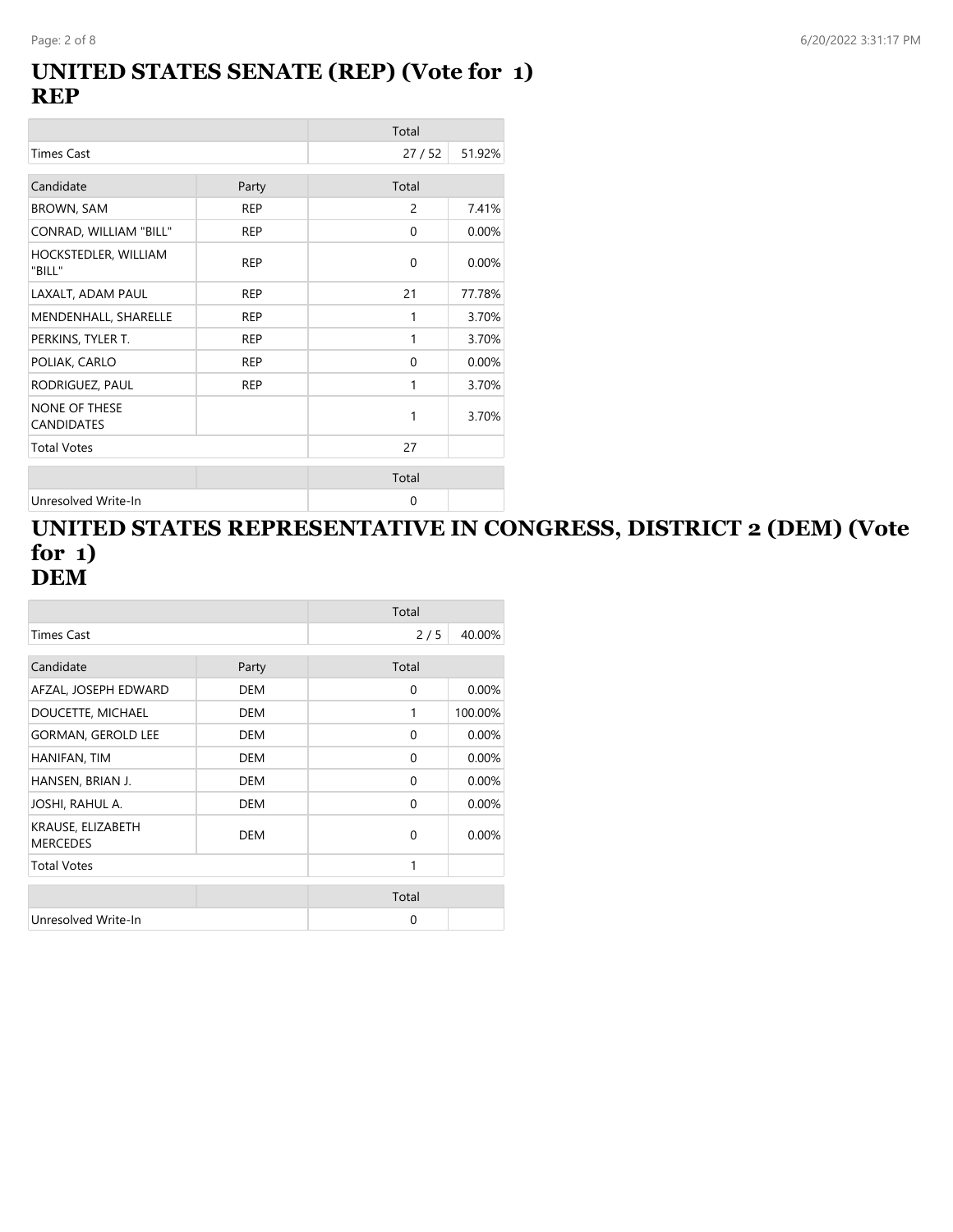#### **UNITED STATES REPRESENTATIVE IN CONGRESS, DISTRICT 2 (REP) (Vote for 1) REP**

|                                    |            | Total |        |
|------------------------------------|------------|-------|--------|
| Times Cast                         |            | 27/52 | 51.92% |
|                                    |            |       |        |
| Candidate                          | Party      | Total |        |
| AMODEI, MARK E.                    | <b>REP</b> | 14    | 51.85% |
| <b>BECK, JOEL</b>                  | <b>REP</b> | 3     | 11.11% |
| NADELL, BRIAN                      | <b>REP</b> | 0     | 0.00%  |
| SAMPSON, CATHERINE<br><b>MARIE</b> | <b>REP</b> | 6     | 22.22% |
| TARKANIAN, DANNY                   | <b>REP</b> | 4     | 14.81% |
| <b>Total Votes</b>                 |            | 27    |        |
|                                    |            | Total |        |
| Unresolved Write-In                |            | 0     |        |

# **GOVERNOR (DEM) (Vote for 1) DEM**

|                                    |            | Total    |        |
|------------------------------------|------------|----------|--------|
| <b>Times Cast</b>                  |            | 2/5      | 40.00% |
| Candidate                          | Party      | Total    |        |
| COLLINS, TOM                       | <b>DEM</b> | $\Omega$ | 0.00%  |
| SISOLAK, STEVE                     | <b>DEM</b> | 1        | 50.00% |
| NONE OF THESE<br><b>CANDIDATES</b> |            | 1        | 50.00% |
| <b>Total Votes</b>                 |            | 2        |        |
|                                    |            | Total    |        |
| Unresolved Write-In                |            | 0        |        |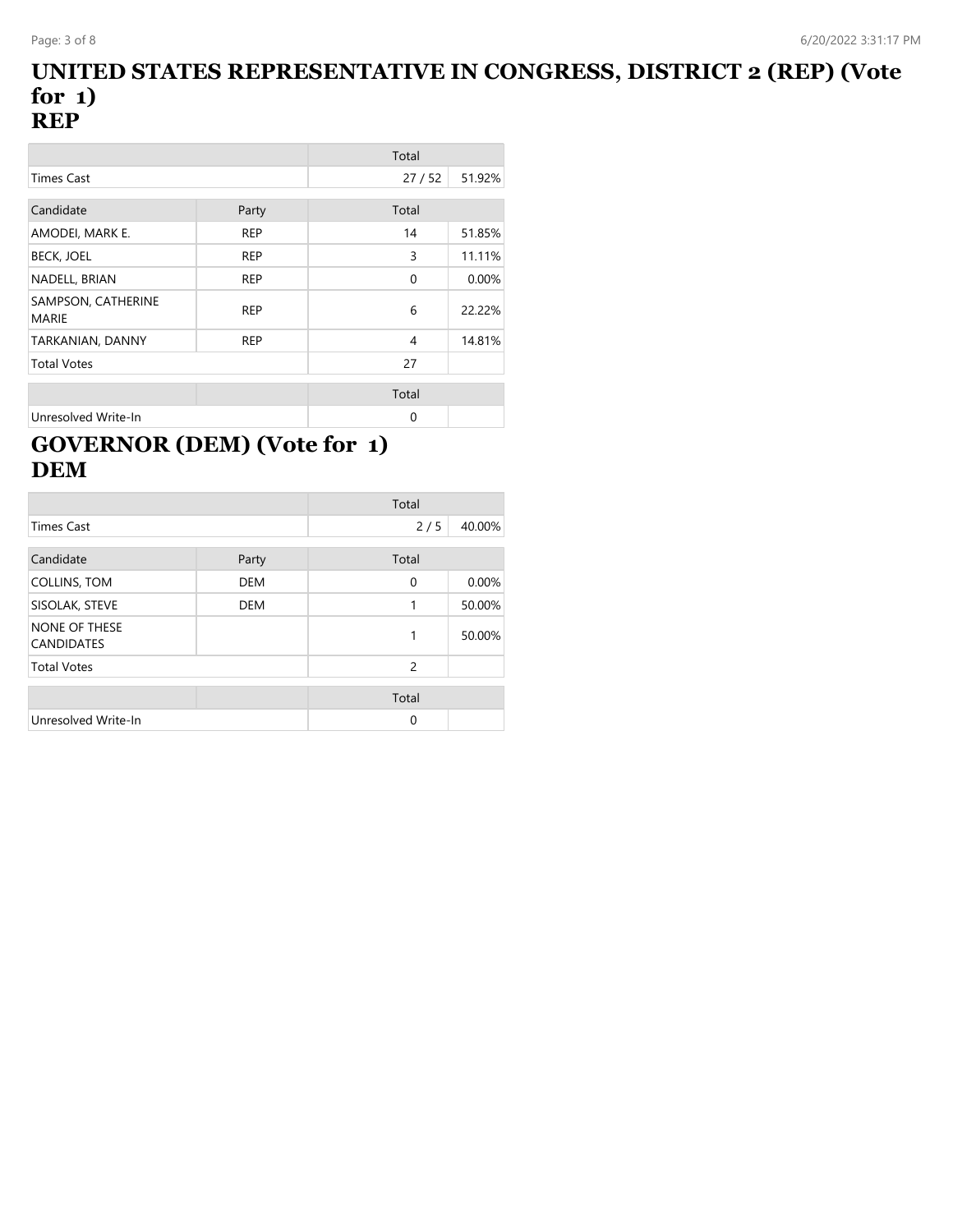#### **GOVERNOR (REP) (Vote for 1) REP**

|                                           |            | Total       |        |
|-------------------------------------------|------------|-------------|--------|
| <b>Times Cast</b>                         |            | 27/52       | 51.92% |
| Candidate                                 | Party      | Total       |        |
| <b>EVANS, SEVEN ACHILLES</b>              | <b>REP</b> | 0           | 0.00%  |
| EVERTSEN, GARY "RADAR"                    | <b>REP</b> | $\Omega$    | 0.00%  |
| <b>GILBERT, JOEY</b>                      | <b>REP</b> | 8           | 29.63% |
| HAMILTON, EDDIE "MR. FIX<br>IT NOW"       | <b>REP</b> | 1           | 3.70%  |
| <b>HECK, TOM</b>                          | <b>REP</b> | $\mathbf 0$ | 0.00%  |
| HELLER, DEAN                              | <b>REP</b> | 10          | 37.04% |
| LEE, JOHN J.                              | <b>REP</b> | $\Omega$    | 0.00%  |
| LOMBARDO, JOE                             | <b>REP</b> | 6           | 22.22% |
| LUSAK, STANLEIGH HAROLD                   | <b>REP</b> | $\Omega$    | 0.00%  |
| NOHRA, GUY                                | <b>REP</b> | $\Omega$    | 0.00%  |
| O'BRIEN, EDWARD E.                        | <b>REP</b> | $\Omega$    | 0.00%  |
| SIMON, FRED                               | <b>REP</b> | $\Omega$    | 0.00%  |
| WALLS, WILLIAM "DOCK"                     | <b>REP</b> | $\Omega$    | 0.00%  |
| WHITLEY, AMBER                            | <b>REP</b> | 1           | 3.70%  |
| ZILBERBERG, BARAK                         | <b>REP</b> | 0           | 0.00%  |
| <b>NONE OF THESE</b><br><b>CANDIDATES</b> |            | 1           | 3.70%  |
| <b>Total Votes</b>                        |            | 27          |        |
|                                           |            | Total       |        |
| Unresolved Write-In                       |            | $\mathbf 0$ |        |

### **LIEUTENANT GOVERNOR (DEM) (Vote for 1) DEM**

|                                           |            | Total         |         |
|-------------------------------------------|------------|---------------|---------|
| Times Cast                                |            | 2/5           | 40.00%  |
| Candidate                                 | Party      | Total         |         |
| CANO BURKHEAD,<br><b>ELIZABETH "LISA"</b> | <b>DEM</b> | 0             | 0.00%   |
| CHASE, EVA                                | <b>DEM</b> | $\Omega$      | 0.00%   |
| COLE, KIMI                                | <b>DEM</b> | $\Omega$      | 0.00%   |
| MARCH, DEBRA                              | <b>DEM</b> | 0             | 0.00%   |
| <b>NONE OF THESE</b><br><b>CANDIDATES</b> |            | 2             | 100.00% |
| <b>Total Votes</b>                        |            | $\mathcal{P}$ |         |
|                                           |            | Total         |         |
| Unresolved Write-In                       |            | $\Omega$      |         |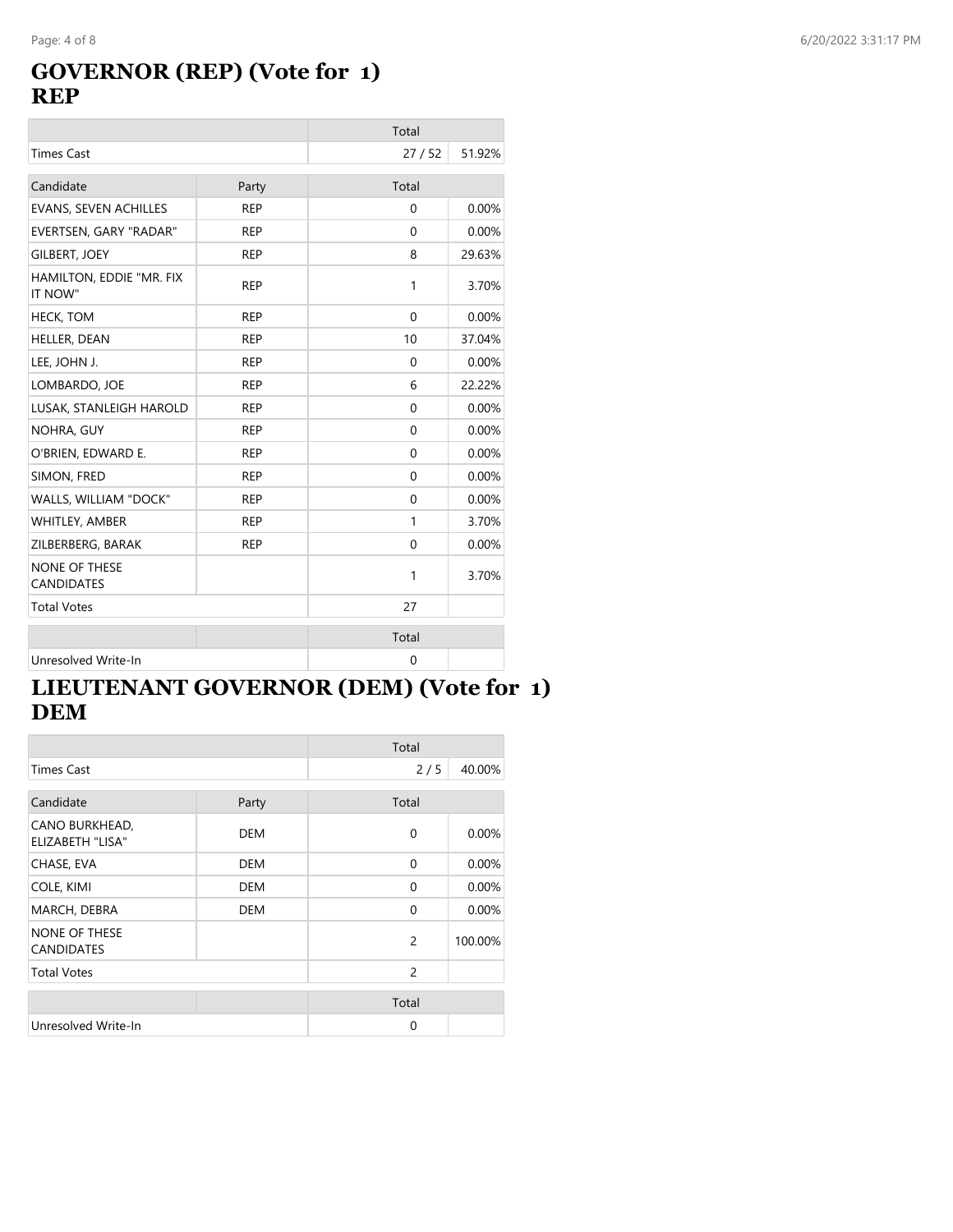### **LIEUTENANT GOVERNOR (REP) (Vote for 1) REP**

|                                           |            | Total          |        |
|-------------------------------------------|------------|----------------|--------|
| <b>Times Cast</b>                         |            | 27/52          | 51.92% |
| Candidate                                 | Party      | Total          |        |
| ANTHONY, STAVROS                          | <b>REP</b> | 1              | 4.00%  |
| GRADY, JR., WALTER A.<br>"TONY"           | <b>REP</b> | 4              | 16.00% |
| HAWKINS, M. KAMERON                       | <b>REP</b> | $\overline{c}$ | 8.00%  |
| MILLER, JOHN                              | <b>REP</b> | 2              | 8.00%  |
| MILLER, II, MACK                          | <b>REP</b> | 4              | 16.00% |
| PAVONE, PETER                             | <b>REP</b> | 1              | 4.00%  |
| SCHWARTZ, DAN                             | <b>REP</b> | 6              | 24.00% |
| <b>NONE OF THESE</b><br><b>CANDIDATES</b> |            | 5              | 20.00% |
| <b>Total Votes</b>                        |            | 25             |        |
|                                           |            | Total          |        |
| Unresolved Write-In                       |            | 0              |        |

### **SECRETARY OF STATE (REP) (Vote for 1) REP**

|                                           |            | Total          |        |
|-------------------------------------------|------------|----------------|--------|
| <b>Times Cast</b>                         |            | 27/52          | 51.92% |
| Candidate                                 | Party      | Total          |        |
| DAHIR, KRISTOPHER                         | <b>REP</b> | 1              | 3.70%  |
| <b>GERHARDT, JOHN CARDIFF</b>             | <b>REP</b> | 2              | 7.41%  |
| HAW, JESSE                                | <b>REP</b> | 6              | 22.22% |
| KEENAN, SOCORRO                           | <b>REP</b> | $\overline{c}$ | 7.41%  |
| MARCHANT, JIM                             | <b>REP</b> | 11             | 40.74% |
| RAMALHO, GERARD                           | <b>REP</b> | $\Omega$       | 0.00%  |
| <b>SCOTTI, RICHARD</b>                    | <b>REP</b> | 1              | 3.70%  |
| <b>NONE OF THESE</b><br><b>CANDIDATES</b> |            | 4              | 14.81% |
| <b>Total Votes</b>                        |            | 27             |        |
|                                           |            | Total          |        |
| Unresolved Write-In                       |            | $\Omega$       |        |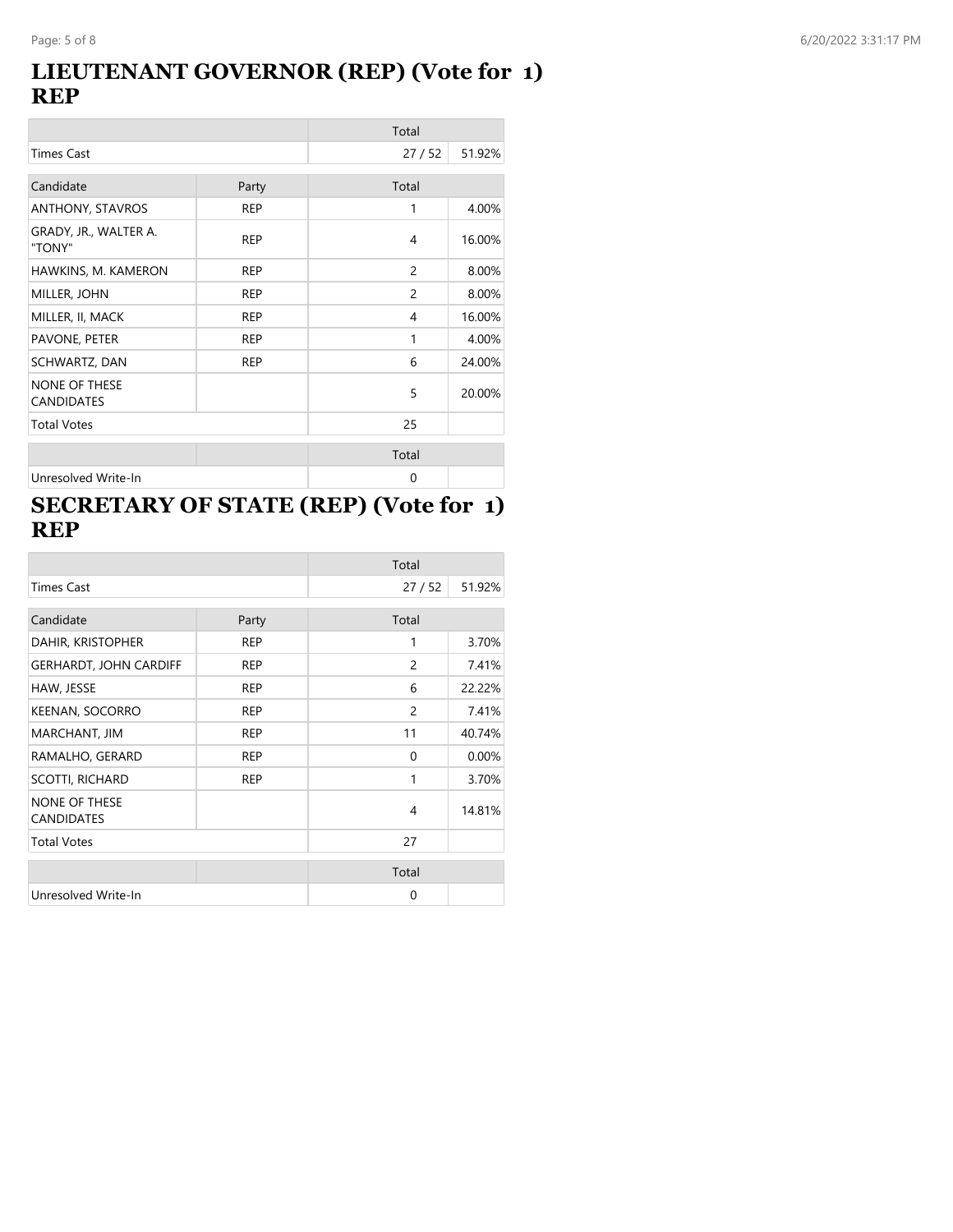#### **STATE TREASURER (REP) (Vote for 1) REP**

|                                           |            | Total |        |
|-------------------------------------------|------------|-------|--------|
| <b>Times Cast</b>                         |            | 27/52 | 51.92% |
| Candidate                                 | Party      | Total |        |
| <b>FIORE, MICHELE</b>                     | <b>REP</b> | 17    | 68.00% |
| KESS, EMANUEL "MANNY"                     | <b>REP</b> | 7     | 28.00% |
| <b>NONE OF THESE</b><br><b>CANDIDATES</b> |            | 1     | 4.00%  |
| <b>Total Votes</b>                        |            | 25    |        |
|                                           |            | Total |        |
| Unresolved Write-In                       |            | 0     |        |

#### **STATE CONTROLLER (DEM) (Vote for 1) DEM**

|                                           |            | Total         |        |
|-------------------------------------------|------------|---------------|--------|
| <b>Times Cast</b>                         |            | 2/5           | 40.00% |
| Candidate                                 | Party      | Total         |        |
| COSTA, ALEX                               | <b>DEM</b> | 1             | 50.00% |
| SPIEGEL, ELLEN                            | <b>DEM</b> | 0             | 0.00%  |
| <b>NONE OF THESE</b><br><b>CANDIDATES</b> |            | 1             | 50.00% |
| <b>Total Votes</b>                        |            | $\mathcal{P}$ |        |
|                                           |            | Total         |        |
| Unresolved Write-In                       |            | 0             |        |

### **ATTORNEY GENERAL (REP) (Vote for 1) REP**

|                                    |            | Total |        |
|------------------------------------|------------|-------|--------|
| <b>Times Cast</b>                  |            | 27/52 | 51.92% |
| Candidate                          | Party      | Total |        |
| <b>BLACK, TISHA</b>                | <b>REP</b> | 11    | 42.31% |
| <b>CHATTAH, SIGAL</b>              | <b>REP</b> | 9     | 34.62% |
| NONE OF THESE<br><b>CANDIDATES</b> |            | 6     | 23.08% |
| <b>Total Votes</b>                 |            | 26    |        |
|                                    |            | Total |        |
| Unresolved Write-In                |            | 0     |        |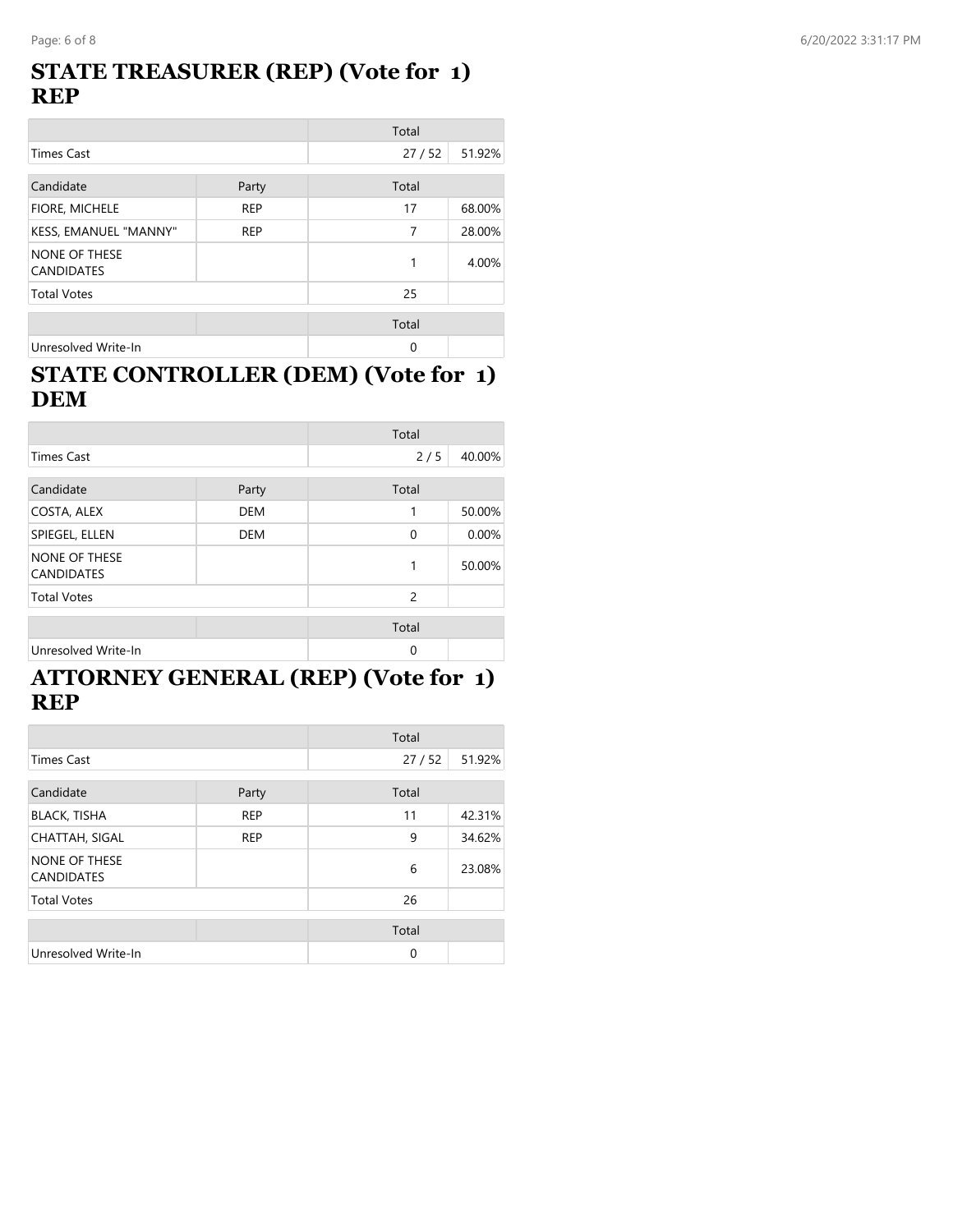### **BOARD OF REGENTS, DISTRICT 8 (Vote for 1)**

|                                |       | Total    |        |
|--------------------------------|-------|----------|--------|
| <b>Times Cast</b>              |       | 38 / 87  | 43.68% |
| Candidate                      | Party | Total    |        |
| BALTERA, JONATHAN              | NP.   | 0        | 0.00%  |
| CRAWFORD, MICHELEE<br>"SHELLY" | NP.   | 5        | 15.15% |
| <b>MANFREDI, AARON</b>         | NP.   | 3        | 9.09%  |
| PORTER, ELMER                  | NP.   | 8        | 24.24% |
| RICE, JOHN PATRICK             | NP.   | 12       | 36.36% |
| SMITH, STACY                   | NP.   | 5        | 15.15% |
| <b>Total Votes</b>             |       | 33       |        |
|                                |       | Total    |        |
| Unresolved Write-In            |       | $\Omega$ |        |

# **SHERIFF (Vote for 1)**

|                     |           | Total   |        |
|---------------------|-----------|---------|--------|
| <b>Times Cast</b>   |           | 38 / 87 | 43.68% |
| Candidate           | Party     | Total   |        |
| CLARK, JAMES        | <b>NP</b> | 1       | 2.63%  |
| HICKS, DAVID        | <b>NP</b> | 6       | 15.79% |
| WATTS, JESSE        | <b>NP</b> | 31      | 81.58% |
| <b>Total Votes</b>  |           | 38      |        |
|                     |           | Total   |        |
| Unresolved Write-In |           | 0       |        |

### **BOARD OF SCHOOL TRUSTEES, SEAT 2A (Vote for 1)**

|                     |           | Total    |         |
|---------------------|-----------|----------|---------|
| <b>Times Cast</b>   |           | 38/87    | 43.68%  |
| Candidate           | Party     | Total    |         |
| POLLOCK, DILLON     | <b>NP</b> | 28       | 100.00% |
| <b>Total Votes</b>  |           | 28       |         |
|                     |           | Total    |         |
| Unresolved Write-In |           | $\Omega$ |         |

# **BOARD OF SCHOOL TRUSTEES, SEAT 2B (Vote for 1)**

|                           |       | Total |         |
|---------------------------|-------|-------|---------|
| <b>Times Cast</b>         |       | 38/87 | 43.68%  |
| Candidate                 | Party | Total |         |
| DECHAMBEAU, HALLEE<br>NP. |       | 26    | 100.00% |
| <b>Total Votes</b>        |       | 26    |         |
|                           |       | Total |         |
| Unresolved Write-In       |       | 0     |         |